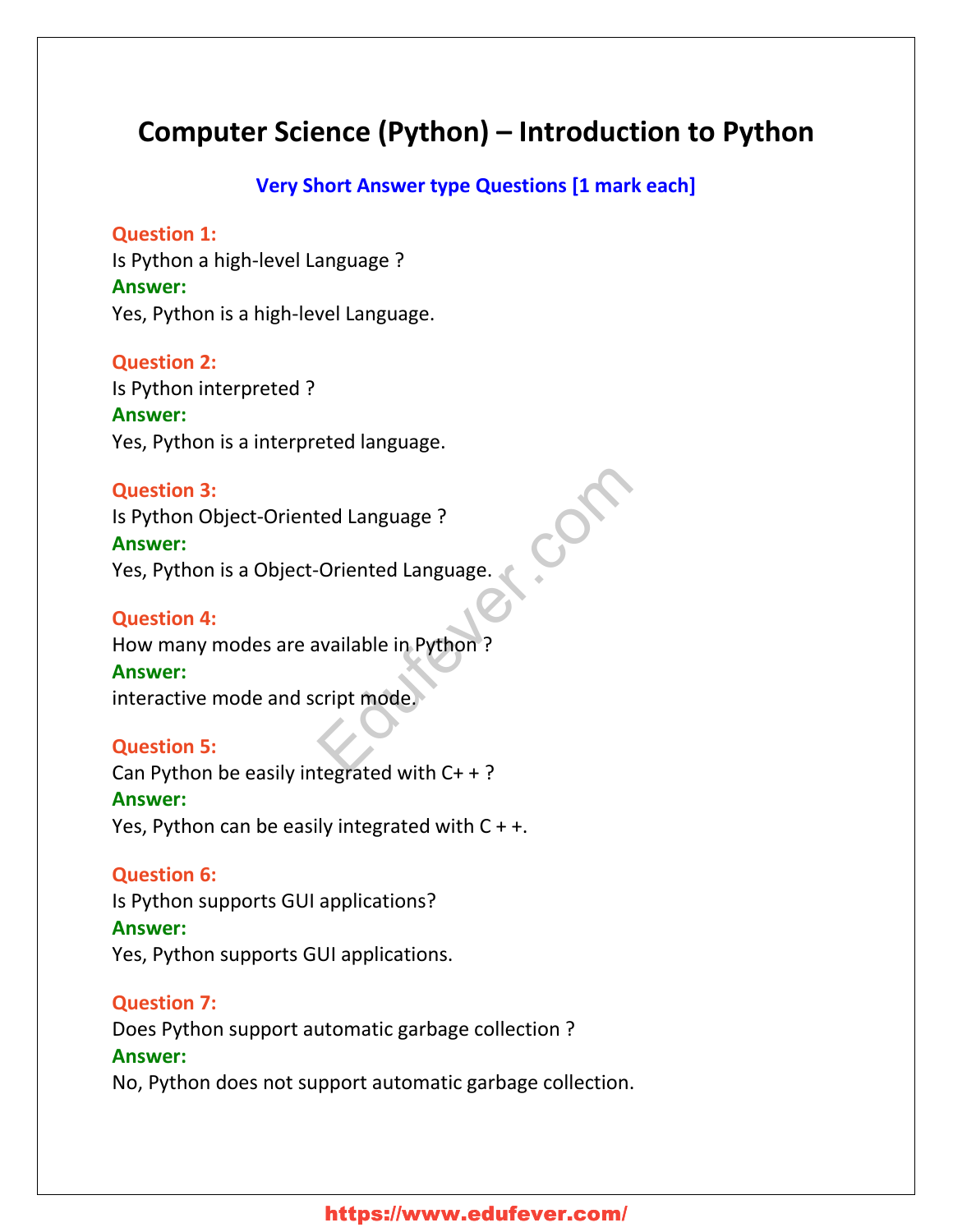# **Question 8:** Does Python support Hyper Text Markup Language? **Answer:** No, Python does not support Hyper Text Markup Language.

#### **Question 9:**

"Python is Scalable", is this statement true?

# **Answer:**

True.

## **Question 10:**

Can we connect Python to database ?

#### **Answer:**

Yes, we can connect with all major commercial databases.

# **Short Answer type Questions [2 mark each]**

#### **Question 1:**

Define Python ?

#### **Answer:**

Python is a high-level, interpreted, interactive and object oriented-scripting language. t Answer type Questions [2 mark each<br>nterpreted, interactive and object orie<br>ted ?

## **Question 2:**

Why Python is interpreted ?

# **Answer:**

Python is interpreted because it processed at runtime by the interpreter and you do not need to compile your program before executing it. This is similar to PERL and PHP.

## **Question 3:**

Is there a tool to help find bugs or perform static analysis ?

## **Answer:**

Yes,

- 1. Pychecker is a static analysis tool that finds bugs in Python source code and warns about code complexity and style.
- 2. Pylint is another tool that checks if a module statisfies a coding standards, and also makes it possible to write plug-ins to add a custom feature.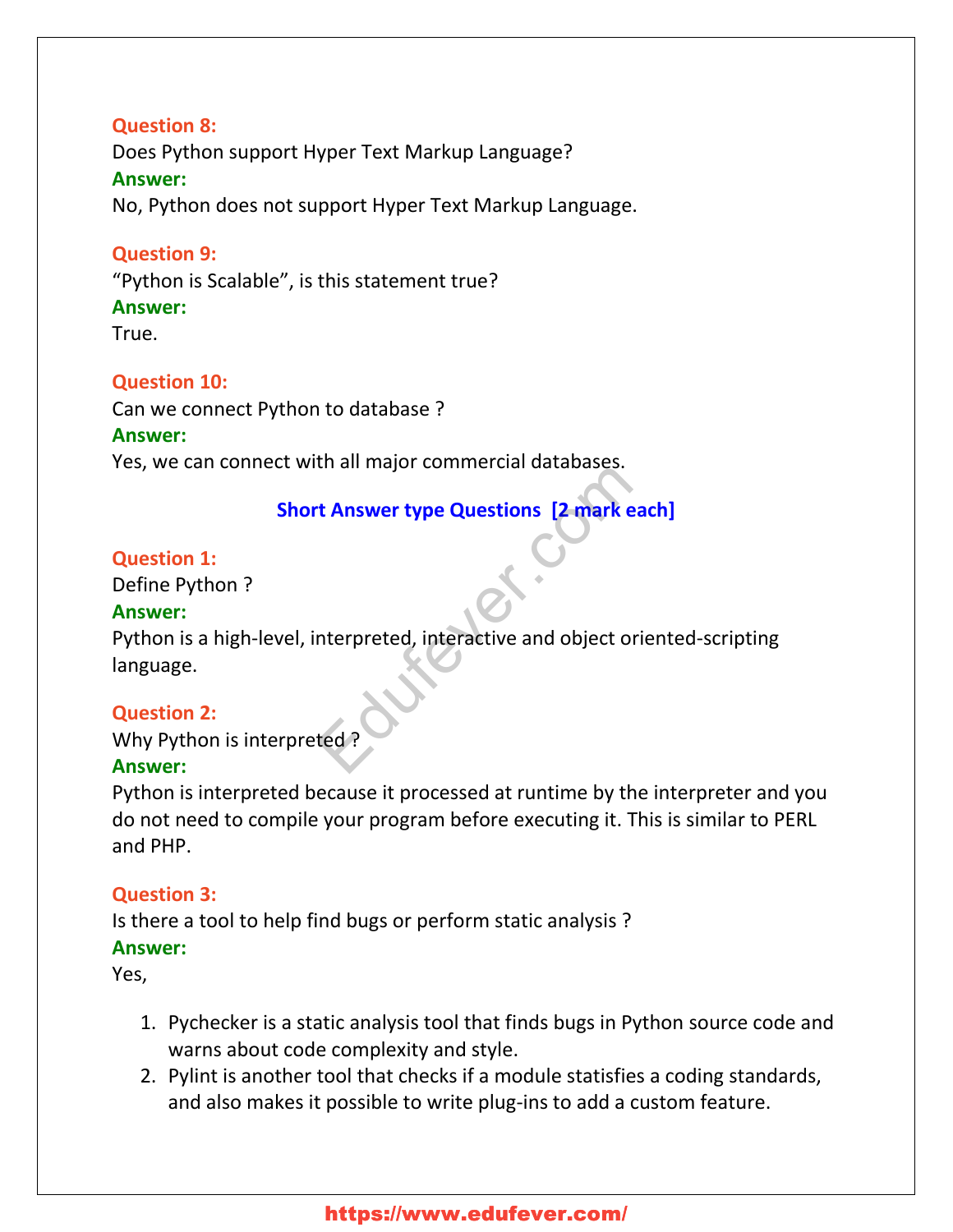#### **Question 4:**

Who developed Python?

#### **Answer:**

Python was developed by Guido van Rossum in the late eighties and early nineties at the National Research Institute for Mathematics and Computer Science in the Netherlands.

#### **Question 5:**

Why Python is Easy-to-learn?

#### **Answer:**

Python has relatively few keywords, simple structure, and a clearly defined syntax. This allows the student to pick up the language in a relatively short period of time.

#### **Question 6:**

Write any feature of Python library.

#### **Answer:**

Python library is very portable and cross-platform compatible on UNIX, Windows, and Macintosh.

## **Question 7:**

Write any one similarity between Python and OOPs

## **Answer:**

Python supports most of the OOP concepts like encapsulation, inheritance and polymorphism. The Universe<br>The and cross-platform compatible<br>The Westween Python and OOPs<br>of the OOP concepts like encapsulation

## **Question 8:**

Is Python compiler language or interpreter language? **Answer:**

It is normally interpreted by another computer program. However subsets of the language can be compiled.

# **Long Answer type Questions [4 mark each]**

# **Question 1:**

What is the Python programming language? **Answer:**

Python is an interpreted, interactive, object- oriented programming language. It is often compared to Tel, Perl, Scheme or Java.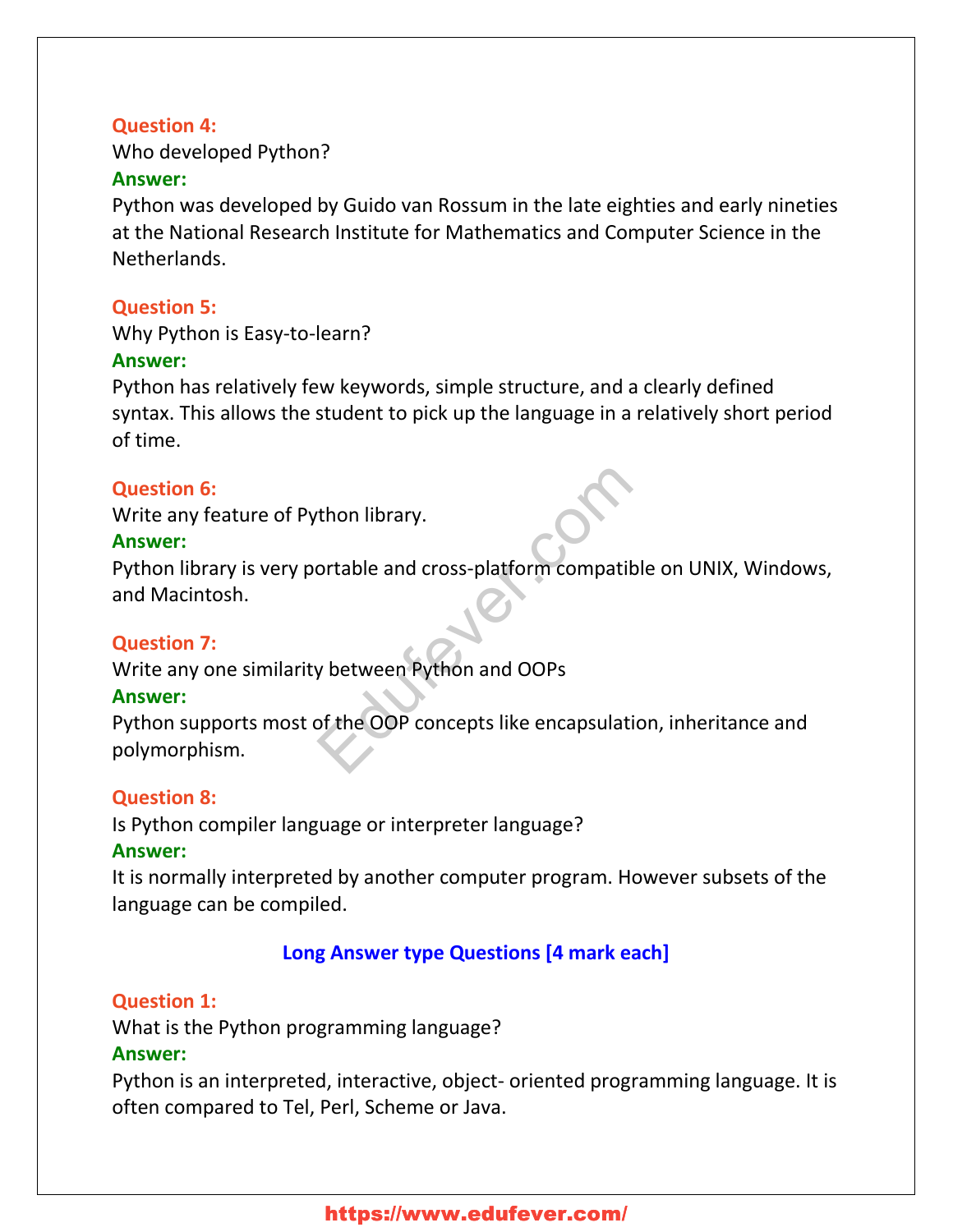It is a scripting language like Php or Asp for developing applications. Python is an interpreted, object-oriented, high-level programming language with dynamic semantics. Its high-level built in data structures, combined with dynamic typing and dynamic binding, make it very attractive for Rapid Application Development, as well as for use as a scripting or glue language to connect existing components together. Python's simple, easy to learn syntax emphasizes readability and therefore reduces the cost of program maintenance. Python supports modules and packages, which encourages program modularity and code reuse. The Python interpreter and the extensive standard library are available in source or binary form without charge for all major platforms, and can be freely distributed.

#### **Question 2:**

What is Python ? State some programming language features of Python. **Answer:**

- 1. Python is a modern powerful inter-preted language with objects, modules, threads, exceptions, and automatic memory managements.
- 2. Python was introduced to the world in the year 1991 by Guido van Rossum **Salient features of Python are :** Prim powerful inter-preted language with<br>
Dins, and automatic memory manageminduced to the world in the year 1991 by<br> **of Python are :**<br> **Easy :** Python is simple language & easy<br> **Source :** Everybody can use python w<br> **la** 
	- o **Simple & Easy :** Python is simple language & easy to learn.
	- o **Free/open source :** Everybody can use python without purchasing license.
	- o **High level language :** When coding in Python one need not worry about low-level details.
	- o **Portable :** Python codes are Machine & platform independent.
	- $\circ$  **Extensible:** Python program supports usage of  $C/C + + \text{codes}$ .
	- o **Embeddable Language :** Python code can be embedded within C/C+ + codes & can be used a scripting language.
	- o **Standard Library :** Python standard library contains prewritten tools for programming.
	- o **Built-in Data Structure :** Contains lots of data structure like lists, numbers & dictionaries.

#### **Question 3:**

Distinguish Java with Python **Answer:** Java v/s Python :